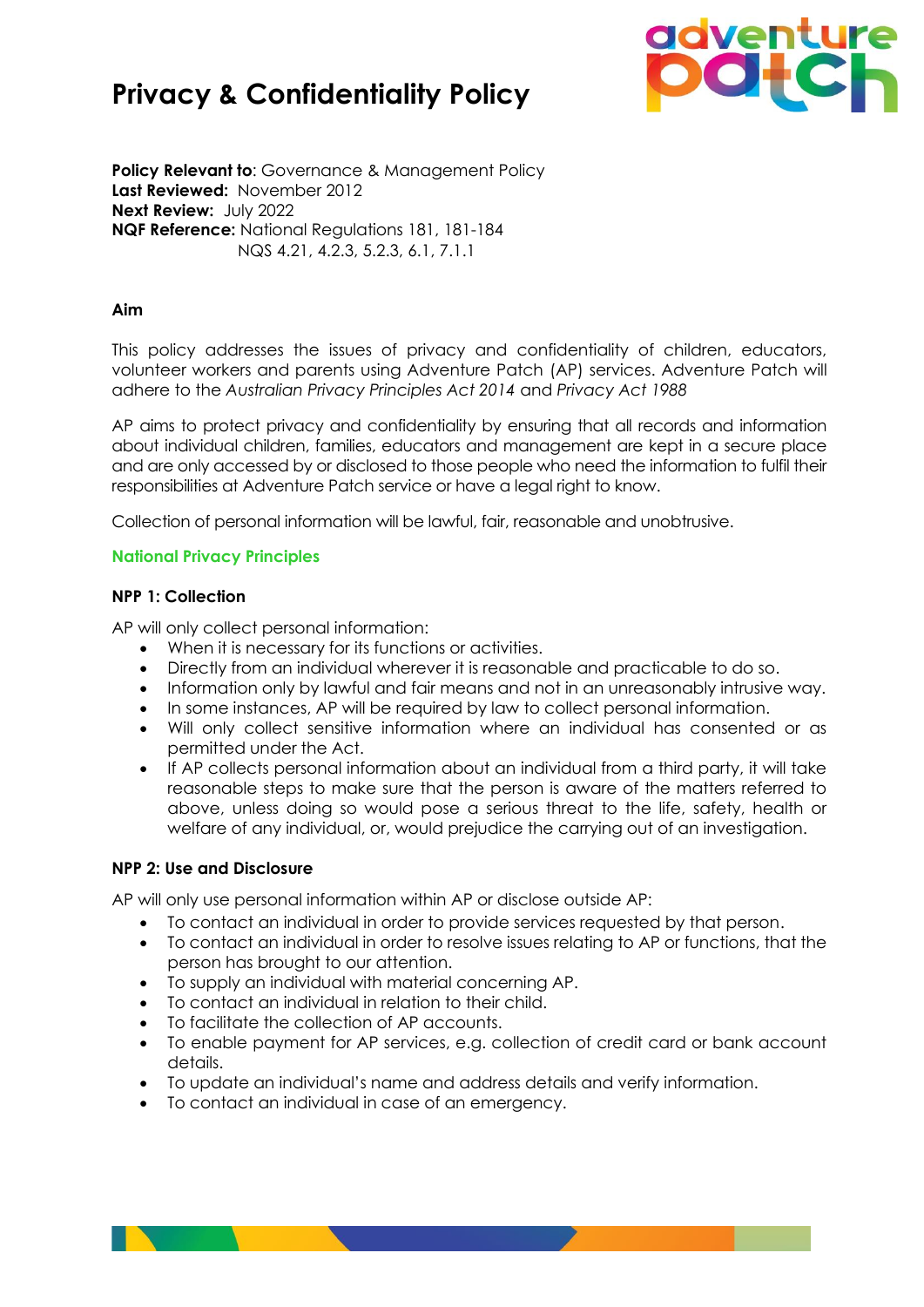# **Privacy & Confidentiality Policy**



In some circumstances, AP may need to disclose a person's information to other organisations as required by legislation, for example:

- ➢ Education & Care Unit, Department of Education
- ➢ Department of Education, Employment & Workplace Relations (DEEWR)
- ➢ Centrelink
- ➢ Workers Compensation, public liability or professional indemnity insurers.
- ➢ Debt collection agency
- ➢ Department of Education, staff screening.

## **NPPs 3 & 4: Information Quality and Security**

AP will take reasonable steps to ensure that the personal information it holds is accurate, complete, up-to-date, and is kept safely and securely from unauthorised use or access.

### **NPP 5: Openness**

AP make this policy available on request, and take reasonable steps to advise how it manages personal information.

## **NPP 6: Access and Correction**

AP will provide access to an individual's personal information, and will correct any information if it is inaccurate, incomplete or out-of-date. Access will not be provided where information relates to legal proceedings.

### **NPP 7: Identifiers**

AP are unable to adopt an Australian Government identifier for an individual (e.g. Medicare numbers) as its own.

### **NPP 8: Anonymity**

Where possible, AP will give individuals the opportunity to do business with them without the individual having to identify themselves.

## **NPP 9: Trans-border Data Flows**

Outlines how organisations should protect personal information that they transfer outside Australia.

### **NPP 10: Sensitive Information**

Sensitive information includes information such as health, racial or ethnic background, or criminal record. Higher standards apply to the handling of sensitive information.

## **Practices**

AP will collect the following personal information:

- Contact details of children, families, staff, students, volunteers and management.
- Children, families, staff, students, volunteers, emergency contacts contact details.
- Children's health status, immunisation, developmental records and plans, Life threatening medical information & action plans, external agency information, custodial arrangements, incident records, and medication records
- Staff documentation relating to recruitment and selection, performance reviews, qualifications, work history, safety screenings, health status, immunisation records

•